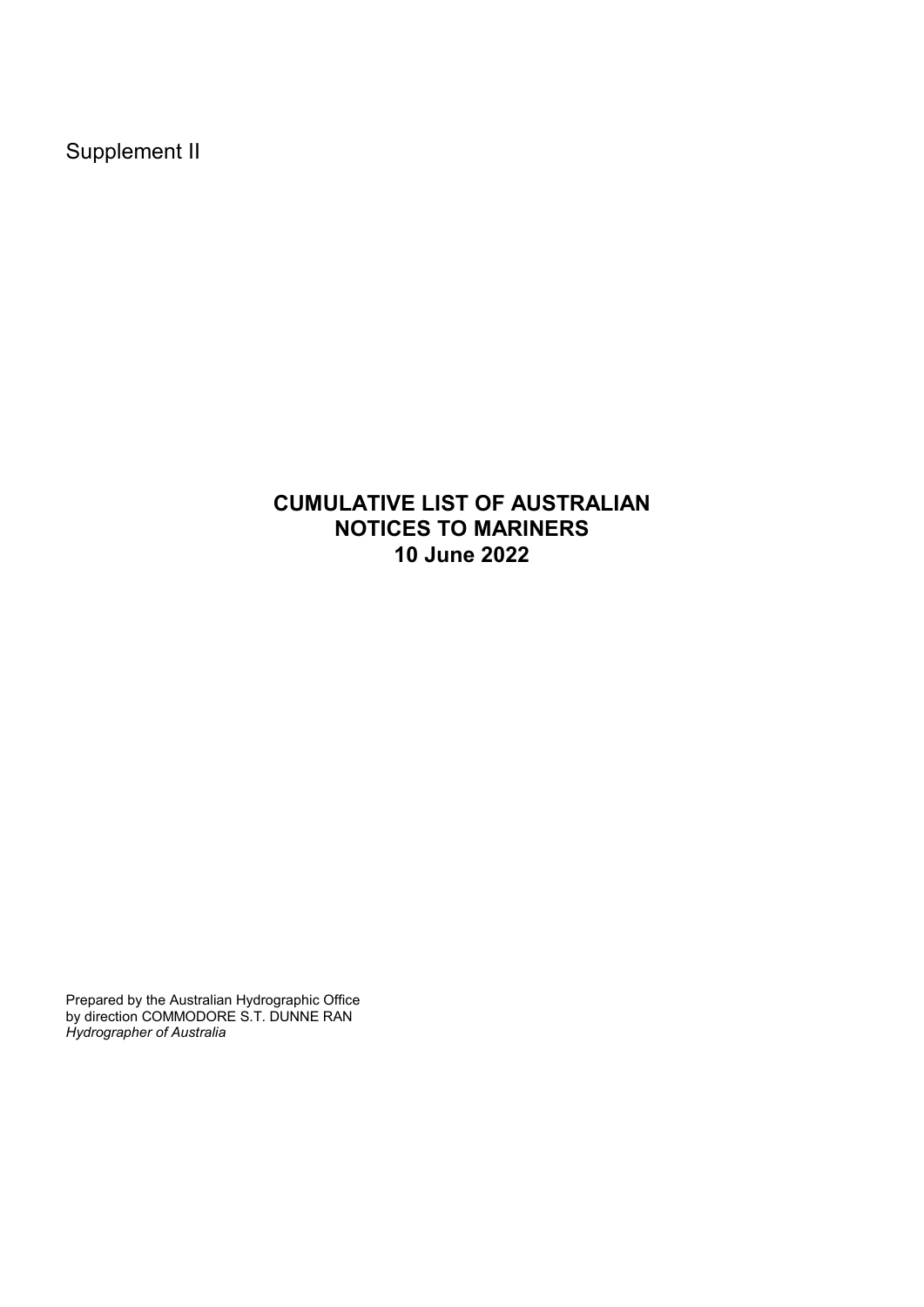## **CUMULATIVE LIST OF AUSTRALIAN NOTICES TO MARINERS**

## **General Information**

1. This list identifies, by its chart number and current edition, each Australian (Aus) navigational chart of the Australian Charting Area *(see The Seafarers Handbook for Australian Waters AHP20)*.

2. Unless a Chart Correction Log (NP 133) is being used to perform a similar function, then, until a new edition is published in October 2022, this list should be corrected up to date from the information given in Section I of successive Editions of Australian Notices to Mariners by:

(a) adding new charts, each with its date of publication;

(b) amending the dates and deleting the listed Notices to Mariners for charts of which new editions have been published;

(c) deleting all reference to charts that have been withdrawn; and

(d) adding the numbers of the appropriate Notices to Mariners against each relevant chart.

3. All Notices to Mariners that have affected each chart during the last two years are listed against it. If the chart has not been affected by a notice during that period then the most recent notice, if any, is shown.

4. An updated cumulative list will be published each fortnight on the AHO website as per para 2.

## **The Current Edition of a Chart**

5. When a new chart is first published the date of publication is shown in the publication note that appears below the centre of the southern outer border; this date remains unchanged throughout successive new editions. The date of each new edition is printed on the chart a few centimetres to the right of the publication note.

6. A new edition on being published and issued as notified by a Notice to Mariners becomes the current edition and the previous edition is superseded. When a chart is withdrawn as directed by a Notice to Mariners there ceases to be any current edition of it. Withdrawn charts and superseded editions should not be used for navigation, nor should current editions that have not been corrected for relevant Notices to Mariners.

7. Users of this cumulative list are reminded that the authoritative source for information concerning current editions of charts and the corrections that affect them in the Australian Area are Editions of Australian Notices to Mariners.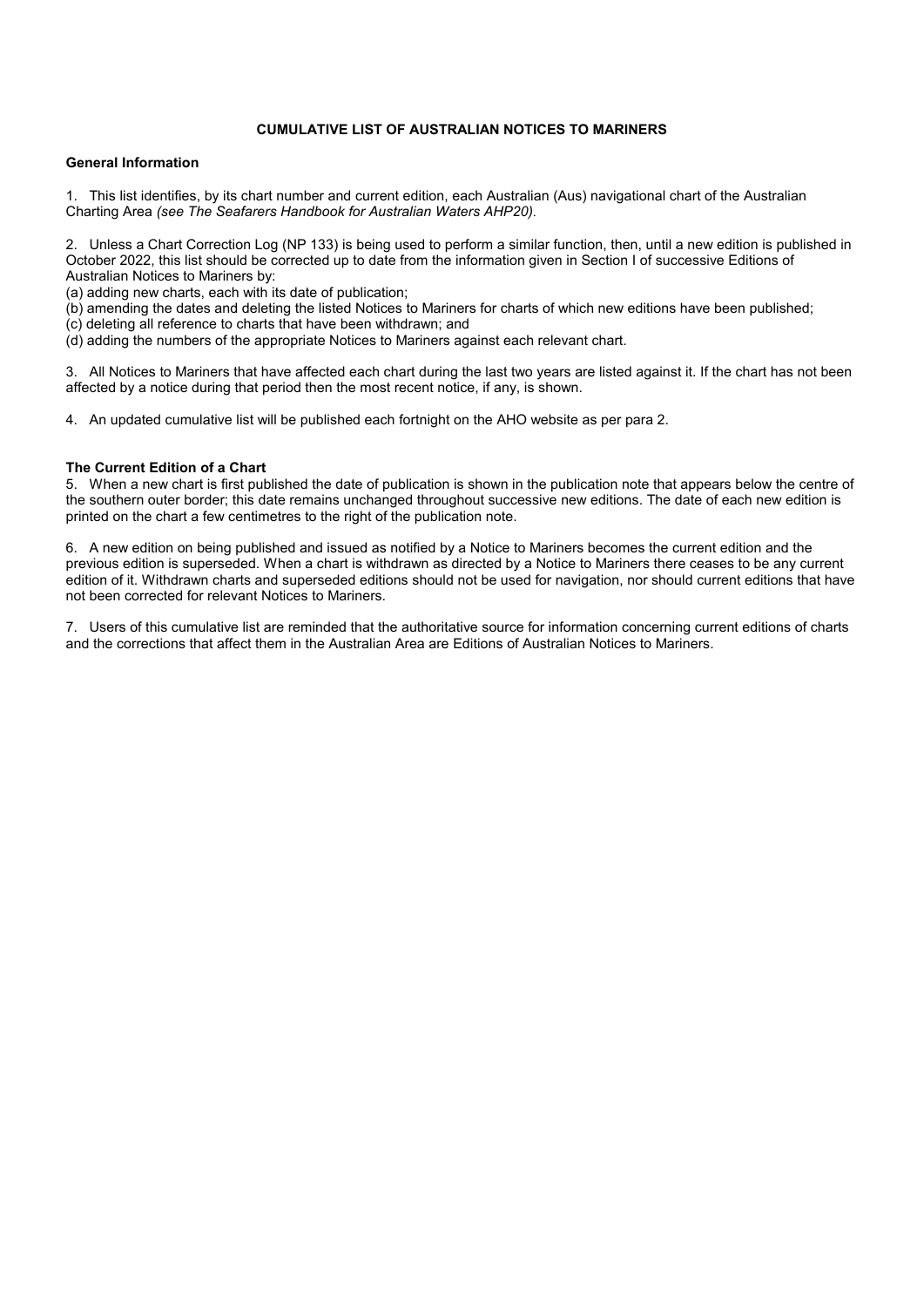| Chart                     | Current              | Notices to Mariners affecting the chart from Edition 12 dated 12 Jun 2020 |
|---------------------------|----------------------|---------------------------------------------------------------------------|
| Number                    | Edition              |                                                                           |
| Aus 4                     | Jun 2018             | 2020-595-648-945 2022-257                                                 |
| Aus 6                     | May 2000             | 2020-799-850 2021-426-627                                                 |
| Aus 14                    | Oct 1996             | 2021-691-875 2022-104-312                                                 |
| Aus 15                    | Aug 2018             | 2020-539                                                                  |
| Aus 16                    | Aug 2001             | <b>2018</b> -1123                                                         |
| Aus 17<br>Aus 18          | Jul 2018<br>Nov 2015 | <b>2021-</b> 432-836                                                      |
| Aus 20                    | Dec 2012             | 2016-344<br>2021-814                                                      |
| <b>Aus 21</b>             | Jan 1992             | 2009-301                                                                  |
| Aus 22                    | Nov 2008             | 2022-259                                                                  |
| <b>Aus 23</b>             | May 2020             | 2021-147                                                                  |
| <b>Aus 25</b>             | Mar 2017             | <b>2020</b> -478 <b>2021</b> -7-96-186-187-312 <b>2022</b> -56-418        |
| Aus 26                    | Mar 2017             | 2020-454-478-854 2021-7-186-312 2022-56                                   |
| Aus 37                    | Jun 2018             | <b>2020</b> -856 <b>2021</b> -1019                                        |
| Aus 40                    | Jan 2009             | <b>2021-</b> 315-521                                                      |
| Aus 41                    | Oct 2008             | <b>2021-</b> 315-521                                                      |
| Aus 45                    | Mar 1999             | 2019-1316                                                                 |
| <b>Aus 50</b>             | Sep 2021             | 2021-1053                                                                 |
| <b>Aus 53</b>             | Oct 2021             |                                                                           |
| <b>Aus 55</b>             | Oct 2020             |                                                                           |
| <b>Aus 57</b>             | Jul 2019             | 2020-911-991 2021-239-815-1054 2022-419                                   |
| <b>Aus 59</b>             | Mar 2019             | 2020-991 2021-149-239 2022-419                                            |
| Aus 60                    | Mar 2019             | 2020-857 2021-149-1054 2022-419                                           |
| Aus 63<br>Aus 64          | Nov 2013<br>Nov 2016 | <b>2020-58</b><br><b>2021</b> -552-781-940 <b>2022</b> -18                |
| <b>Aus 65</b>             | Dec 2019             | 2021-735                                                                  |
| Aus 72                    | Aug 2011             | 2020-373                                                                  |
| Aus 73                    | <b>Nov 2008</b>      | 2021-316-1016 2022-106-349                                                |
| Aus 74                    | Jan 2009             | 2020-455                                                                  |
| <b>Aus 81</b>             | Oct 2019             | 2020-541-746 2021-11-274-365                                              |
| Aus 83                    | Nov 2019             |                                                                           |
| Aus 84                    | Jan 2020             | <b>2021-938 2022-109</b>                                                  |
| Aus 112                   | Jun 2019             | <b>2020</b> -804-993 <b>2021</b> -364-877 <b>2022</b> -16-57-150          |
| Aus 115                   | Mar 2021             | <b>2021-</b> 688 <b>2022-</b> 261                                         |
| <b>Aus 116</b>            | Mar 2022             | 2022-441                                                                  |
| <b>Aus 117</b>            | Mar 2022             | 2022-382                                                                  |
| <b>Aus 118</b>            | Feb 2021             | 2021-314 2022-151-262                                                     |
| Aus 119<br><b>Aus 120</b> | Aug 2021<br>Apr 2012 | 2022-108<br>2020-748-860-1036                                             |
| Aus 130                   | May 2022             |                                                                           |
| Aus 134                   | Mar 2013             | 2021-242                                                                  |
| Aus 136                   | Mar 2021             | 2021-630-942-1058                                                         |
| Aus 140                   | Mar 2001             | 2021-782                                                                  |
| Aus 141                   | May 2009             | 2020-1038                                                                 |
| <b>Aus 143</b>            | May 2021             | 2021-838-973-974-1021 2022-444                                            |
| <b>Aus 144</b>            | Jun 2014             | 2020-994 2021-474                                                         |
| <b>Aus 151</b>            | Nov 2014             | 2020-547 2021-193-244-322-635-976 2022-268                                |
| Aus 155                   | Jun 2014             | 2020-656-702-912 2021-12-13-101-367-555-816-817-879 2022-444              |
| <b>Aus 157</b>            | Mar 2009             | 2020-953 2021-101-192-243-321-366-632-973-975-1021 2022-443               |
| <b>Aus 163</b>            | Aug 2016             | 2020-281                                                                  |
| <b>Aus 164</b>            | Jun 1999             | 2020-347                                                                  |
| <b>Aus 167</b>            | Jan 2020             | 2021-152                                                                  |
| <b>Aus 168</b>            | Oct 2002             | 2020-753                                                                  |
| Aus 171                   | Jul 2021             | 2021-693 2022-116-445                                                     |
| Aus 173<br>Aus 176        | Jul 2021             | 2022-385                                                                  |
| <b>Aus 177</b>            | Mar 2008<br>Jun 2021 | 2022-315                                                                  |
| <b>Aus 178</b>            | Dec 2015             | 2022-227                                                                  |
| Aus 179                   | Mar 2011             | 2022-22-155-269                                                           |
| <b>Aus 181</b>            | Nov 2013             | 2020-546-861-954-1040 2021-100-473-554-631-633 2022-442                   |
| <b>Aus 192</b>            | Jun 2022             |                                                                           |
| Aus 195                   | Nov 2021             | 2022-434                                                                  |
| <b>Aus 198</b>            | May 2021             | 2021-776 2022-435                                                         |
| Aus 200                   | May 2021             | 2021-867-868 2022-142-433-435                                             |
| <b>Aus 204</b>            | Mar 2002             | 2020-588-982 2021-866                                                     |
| <b>Aus 207</b>            | Oct 2021             |                                                                           |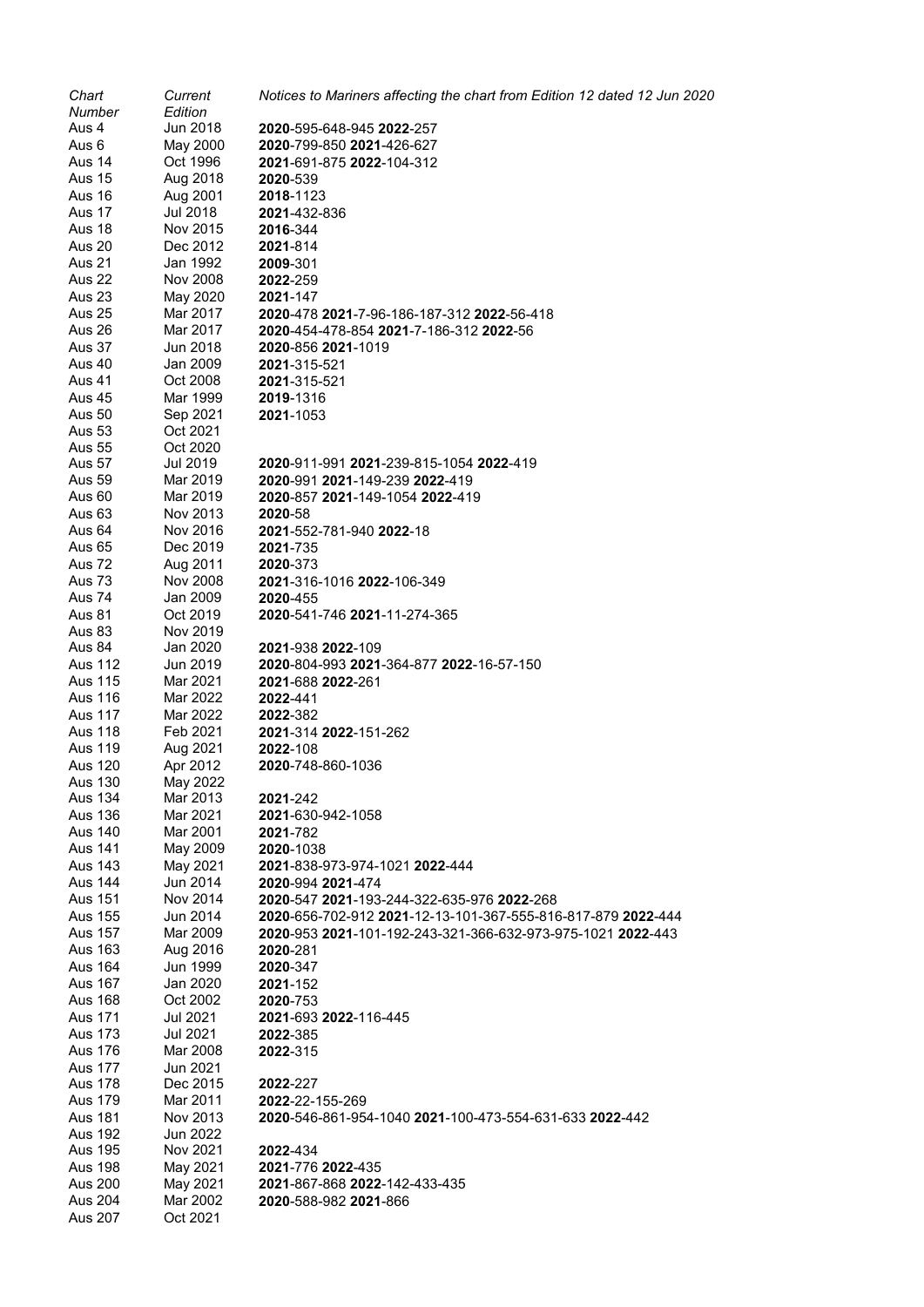| Chart          | Current         | Notices to Mariners affecting the chart from Edition 12 dated 12 Jun 2020 |
|----------------|-----------------|---------------------------------------------------------------------------|
| Number         | Edition         |                                                                           |
| <b>Aus 209</b> | <b>Jul 2016</b> | 2021-926 2022-222                                                         |
| Aus 222        | Aug 2019        | 2021-467-585                                                              |
| Aus 235        | Feb 2017        | 2020-451-476 2021-732-970 2022-54-415-439                                 |
| Aus 236        | Feb 2017        | 2020-452-533-534-649-942 2021-271-628-831 2022-8-54-310-415-438-439       |
| Aus 237        | Jul 2013        | 2020-690-1022 2021-139-311-359-968 2022-8                                 |
| Aus 238        | May 2013        | 2020-591-691 2021-311 2022-7                                              |
| Aus 242        | Feb 2017        | 2020-900                                                                  |
| Aus 245        | Jan 2021        | 2021-95-423-470-516 2022-256                                              |
| Aus 246        | Jan 2021        | 2021-423-470-516-832-1014                                                 |
| <b>Aus 248</b> | May 2015        |                                                                           |
| Aus 249        | Jun 2019        | 2020-693-848-1024 2022-224                                                |
| Aus 250        | Jun 2019        | 2020-693-848-944-1024 2021-143                                            |
| Aus 251        | Nov 2015        | 2021-232 2022-6                                                           |
| Aus 252        | Dec 2021        | 2022-225-416                                                              |
| Aus 253        | Apr 2016        | 2020-694 2021-778 2022-225-416                                            |
| Aus 254        | Aug 2015        | 2021-138-686-1046                                                         |
| Aus 255        | Aug 2021        | 2022-5-436                                                                |
| Aus 256        | Jul 2014        | 2020-592-743 2021-144-427-685 2022-309-345-346-440                        |
| Aus 258        | Aug 2014        | 2020-594 2021-929                                                         |
| Aus 259        | Jul 2015        | 2019-1040                                                                 |
| Aus 260        | Mar 2022        |                                                                           |
| Aus 262        | Feb 2021        | 2022-9-143                                                                |
| Aus 265        | Jun 2015        | <b>2020-742-851-943 2021-95-470-871-1048 2022-344</b>                     |
| Aus 267        | Jun 2019        | 2019-1040                                                                 |
| Aus 268        | Jul 2021        | <b>2021-</b> 811                                                          |
| <b>Aus 292</b> | Jan 2015        | 2021-5-270-468-930-935 2022-12                                            |
| Aus 293        | Oct 2014        | 2020-537 2021-5-43-468-874-934-935-1051 2022-55-148                       |
| Aus 294        | Feb 2013        | 2021-5 2022-11                                                            |
| <b>Aus 296</b> | Oct 2014        | 2021-5-468-935                                                            |
| <b>Aus 299</b> | Sep 2014        | 2020-537-699-906-907 2021-5-146-779-874-934-1051 2022-55                  |
| Aus 301        | Oct 2019        | 2020-648-945 2021-5-549 2022-145-437                                      |
| Aus 302        | Jun 1992        | 2010-1231                                                                 |
| Aus 303        | May 1999        | 2019-209                                                                  |
| Aus 304        | May 2000        | 2012-1184                                                                 |
| Aus 305        | Jun 1997        | 2020-1029 2021-691-835                                                    |
| Aus 306        | May 2008        | 2016-813                                                                  |
| Aus 309        | Sep 2015        | 2020-478-599-908-987 2021-6-362 2022-380                                  |
| Aus 310        | Apr 2008        | 2020-908-1031 2022-381                                                    |
| Aus 311        | May 2008        | 2020-415                                                                  |
| Aus 312        | Feb 2018        | 2021-936 2022-347                                                         |
| Aus 313        | Feb 2018        | <b>2020-415</b>                                                           |
| Aus 314        | May 2008        | 2021-44-1052                                                              |
| Aus 315        | Sep 2015        | 2021-313 2022-149                                                         |
| Aus 316        | Apr 2021        |                                                                           |
| Aus 317        | May 2008        | 2021-44                                                                   |
| Aus 318        | Aug 2021        | 2021-1019-1056                                                            |
| Aus 319        | Dec 2015        | 2020-480-745 2021-10-44-876                                               |
| Aus 320        | Aug 2018        | 2020-745-856-910 2021-9-10-876-937-972-1019 2022-263-313-350              |
| Aus 321        | Feb 2018        | <b>2020-57</b>                                                            |
| Aus 322        | Apr 2015        | 2021-46-99-553 2022-198                                                   |
| Aus 323        | Aug 2018        | 2020-910 2021-687 2022-17-263-266                                         |
| Aus 324        | Aug 2010        | 2020-479-701-950 2021-687-1053 2022-15-17                                 |
| Aus 325        | Apr 2021        | 2022-383                                                                  |
| Aus 326        | Jun 2020        | 2021-522                                                                  |
| <b>Aus 327</b> | Nov 2019        | 2020-858-911 2021-99-690-735                                              |
| Aus 328        | Dec 2014        | 2020-481-542-655-951 2021-99-781-1017-1018-1055 2022-197                  |
| Aus 329        | Sep 2012        | 2021-1055                                                                 |
| Aus 331        | Apr 2021        | 2022-106                                                                  |
| Aus 332        | Aug 2020        | 2021-314                                                                  |
| Aus 335        | Jul 2010        | 2020-801-802 2021-314 2022-226-261                                        |
| Aus 336        | Feb 2022        |                                                                           |
| Aus 337        | Mar 2000        | 2020-803 2021-150-314 2022-265                                            |
| Aus 341        | Jan 1997        | 2020-748-860                                                              |
| Aus 342        | Mar 1997        | 2020-748-860                                                              |
| Aus 343        | Apr 2015        | 2021-47 2022-110                                                          |
| Aus 346        | Dec 2011        | 2020-1035 2021-47 2022-267                                                |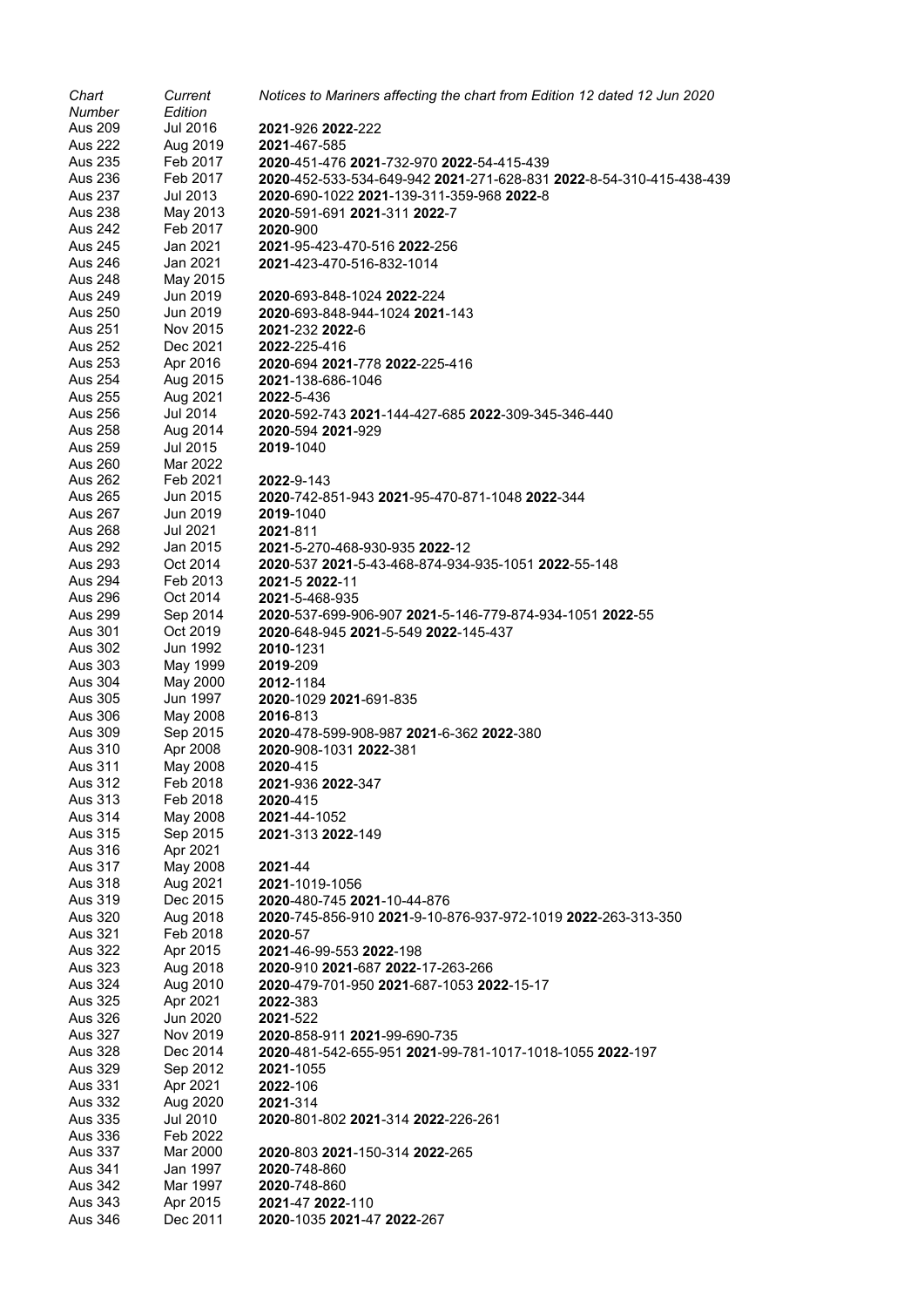| Chart                     | Current              | Notices to Mariners affecting the chart from Edition 12 dated 12 Jun 2020           |
|---------------------------|----------------------|-------------------------------------------------------------------------------------|
| Number                    | Edition              |                                                                                     |
| Aus 347<br>Aus 348        | Apr 2022<br>Nov 2001 | <b>2021-</b> 191-319-941                                                            |
| Aus 349                   | Dec 2021             |                                                                                     |
| Aus 357                   | Nov 2010             | 2020-861 2021-51-320-590                                                            |
| Aus 367                   | Aug 2014             | 2020-901 2021-730                                                                   |
| Aus 377                   | Jun 2006             | 2020-596-598-852 2021-933                                                           |
| Aus 399                   | Sep 2017             | <b>2022-103-146</b>                                                                 |
| Aus 400                   | Jul 2018             | 2019-268                                                                            |
| Aus 448                   | Dec 2011             |                                                                                     |
| Aus 449                   | Sep 1993             | 2012-36                                                                             |
| Aus 450                   | Nov 1991             | 2012-36                                                                             |
| Aus 451                   | Jan 1992             | 2011-253                                                                            |
| Aus 452                   | Nov 2002             | <b>2005-765</b>                                                                     |
| Aus 454                   | Oct 1998             | 2013-94                                                                             |
| Aus 485                   | Mar 2012             | <b>2020</b> -1035 <b>2021</b> -47-191-276-630-1020 <b>2022</b> -110-199-267         |
| Aus 487                   | Jan 2005             | <b>2020</b> -657 <b>2021</b> -323-634-837-977-978-1059 <b>2022</b> -155-268-269-314 |
| <b>Aus 489</b>            | May 2009             | 2021-967 2022-221-253                                                               |
| Aus 490<br>Aus 597        | Aug 2014<br>Jul 2018 | 2020-473-847-901-1026 2021-310-733-927-1014 2022-10-344                             |
| Aus 599                   | Jan 2011             | 2019-164                                                                            |
| Aus 600                   | Nov 2016             | 2019-1093                                                                           |
| Aus 601                   | Nov 2015             |                                                                                     |
| Aus 602                   | May 2019             | 2020-508                                                                            |
| Aus 603                   | Jul 2011             |                                                                                     |
| Aus 604                   | Jul 2018             | 2019-653                                                                            |
| Aus 605                   | Jul 2018             |                                                                                     |
| Aus 606                   | Aug 2013             | <b>2021-151</b>                                                                     |
| Aus 607                   | Aug 2013             | 2021-151 2022-19                                                                    |
| Aus 608                   | Jul 2018             |                                                                                     |
| Aus 609<br>Aus 610        | Jun 2019<br>Mar 2018 |                                                                                     |
| Aus 611                   | May 2021             |                                                                                     |
| Aus 612                   | May 2021             |                                                                                     |
| Aus 613                   | Mar 2001             | 2005-809                                                                            |
| Aus 614                   | May 2020             |                                                                                     |
| Aus 615                   | Sep 2019             |                                                                                     |
| Aus 616                   | Jul 2019             |                                                                                     |
| Aus 617                   | Mar 2001             | 2016-384                                                                            |
| Aus 618<br><b>Aus 700</b> | May 1999<br>Nov 2013 | <b>2018-</b> 911                                                                    |
| <b>Aus 710</b>            | May 1996             | <b>2021</b> -5-468-935 <b>2022</b> -145-148-378<br>2020-1029 2021-691-835           |
| Aus 714                   | Nov 2010             | 2017-961                                                                            |
| Aus 715                   | Sep 1994             | 2018-57                                                                             |
| Aus 716                   | Mar 2009             | <b>2018-</b> 914                                                                    |
| Aus 717                   | Oct 2003             | 2018-1123                                                                           |
| <b>Aus 718</b>            | Oct 2010             | 2021-836                                                                            |
| Aus 719                   | Nov 2010             | 2019-698                                                                            |
| Aus 720                   | Aug 2001             | 2021-814                                                                            |
| Aus 721                   | May 2003             | 2016-344                                                                            |
| Aus 722                   | Feb 2021             | 2021-431-814                                                                        |
| <b>Aus 727</b>            | Mar 2003             | <b>2020</b> -601 <b>2021</b> -689-1019-1056                                         |
| <b>Aus 728</b>            | Sep 2012             | <b>2021-</b> 689-1019                                                               |
| Aus 729                   | Aug 2018             | <b>2020-856 2021-1019</b>                                                           |
| Aus 730                   | Aug 2018             | 2020-856 2021-9-273-937-972-1019                                                    |
| Aus 732                   | Mar 2022             |                                                                                     |
| Aus 733<br>Aus 742        | Jan 2003             | <b>2019-</b> 1316                                                                   |
| Aus 743                   | Sep 2020<br>Dec 2014 | 2020-858-911 2021-99-275-690-735-1018 2022-351<br>2021-275-781 2022-18-351          |
| Aus 744                   | Dec 2014             | 2021-275-1055 2022-351                                                              |
| Aus 745                   | Sep 2012             | 2021-878                                                                            |
| Aus 746                   | Jan 2010             | 2021-316                                                                            |
| Aus 752                   | Jul 2020             | 2021-314                                                                            |
| Aus 753                   | Oct 2021             | <b>2022-109</b>                                                                     |
| Aus 754                   | Jul 2018             | 2021-188-189-314 2022-107-264-384                                                   |
| Aus 755                   | Aug 2020             | 2020-801-802-990 2021-314-688-939 2022-105-152-226-261                              |
| <b>Aus 762</b>            | Oct 2021             | 2022-108                                                                            |
| Aus 763                   | Jan 2009             | 2020-803 2022-260                                                                   |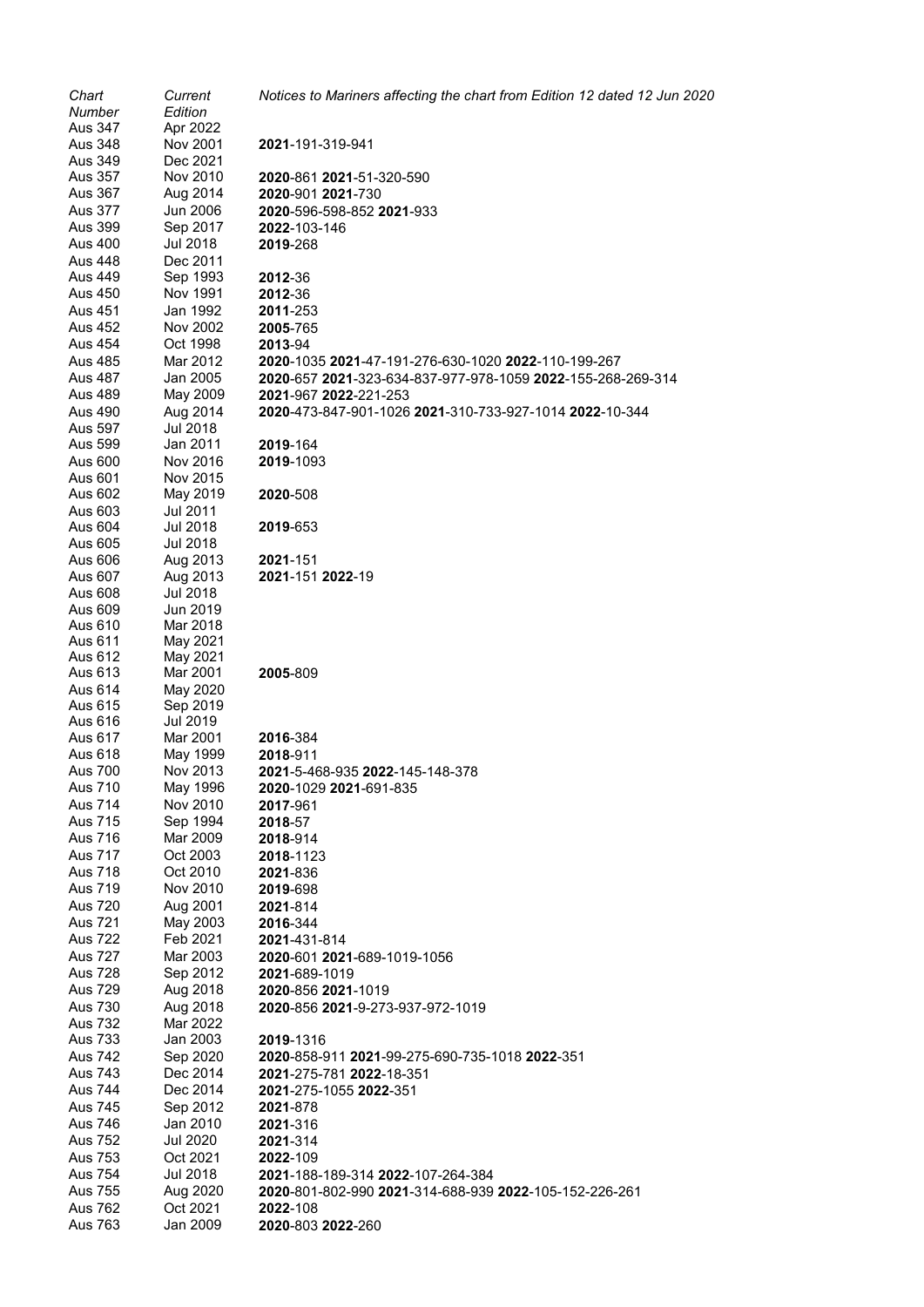| Chart          | Current         | Notices to Mariners affecting the chart from Edition 12 dated 12 Jun 2020     |
|----------------|-----------------|-------------------------------------------------------------------------------|
| Number         | Edition         |                                                                               |
| Aus 766        | Apr 2007        | 2021-195-325-636 2022-53                                                      |
| <b>Aus 767</b> | May 2022        |                                                                               |
| Aus 776        | Jan 2015        | 2021-47-1020 2022-110                                                         |
| <b>Aus 777</b> | Jan 2020        | 2021-49-242-1020 2022-113                                                     |
| <b>Aus 778</b> | Jul 2019        | 2021-241-242-630-1058 2022-113-114                                            |
|                |                 |                                                                               |
| <b>Aus 780</b> | Jun 2022        |                                                                               |
| Aus 781        | Jun 2022        |                                                                               |
| <b>Aus 787</b> | Jan 2010        | 2021-277                                                                      |
| <b>Aus 788</b> | Jun 1996        | 2020-483 2021-634 2022-21                                                     |
| <b>Aus 789</b> | Dec 2021        | 2022-200                                                                      |
| <b>Aus 790</b> | Nov 2004        | 2022-446                                                                      |
|                |                 |                                                                               |
| Aus 791        | Nov 2004        | 2017-368                                                                      |
| <b>Aus 792</b> | Jul 2008        | 2020-703                                                                      |
| Aus 793        | Jul 2008        | 2020-484 2021-324 2022-315                                                    |
| <b>Aus 794</b> | Aug 2008        | 2020-484 2022-385                                                             |
| <b>Aus 795</b> | Aug 2008        | 2022-385                                                                      |
| <b>Aus 796</b> | Aug 2008        | 2021-14-15-636 2022-53-445                                                    |
| <b>Aus 797</b> | <b>Jun 2008</b> | 2021-325-636 2022-53                                                          |
|                |                 |                                                                               |
| <b>Aus 798</b> | May 2022        |                                                                               |
| <b>Aus 799</b> | Jun 1996        | 2020-914                                                                      |
| <b>Aus 800</b> | May 2022        |                                                                               |
| Aus 801        | May 1996        | 2020-547 2021-634 2022-115-268                                                |
| Aus 802        | Aug 2020        | 2020-750-752 2021-589-736                                                     |
| Aus 805        | Jun 2005        | 2019-811                                                                      |
| <b>Aus 806</b> | Nov 2008        | 2020-588 2021-136-925                                                         |
|                |                 |                                                                               |
| Aus 807        | Nov 2008        | 2020-588-646 2021-548-925-1044 2022-98-191-195-221                            |
| <b>Aus 808</b> | Jan 2001        | 2020-528-588-646-1021 2021-136-309-925-1013-1044 2022-141-193-194-221-253-308 |
| Aus 809        | Nov 2021        | 2022-222                                                                      |
| Aus 810        | Mar 2006        | 2020-529 2021-925-967 2022-222                                                |
| Aus 811        | Mar 2006        | 2020-529 2021-422-925                                                         |
| Aus 812        | Sep 2018        | 2020-529 2021-925 2022-192                                                    |
| Aus 813        | Apr 2009        | 2020-529 2021-272-865-925 2022-4-99-311-414                                   |
| Aus 814        | Apr 2011        | 2020-529-902 2021-231-235-272-731-777-870 2022-4-99-100-223-311-379-414       |
|                |                 |                                                                               |
| Aus 815        | May 2011        | 2020-451-798 2021-142-231-514-729 2022-254                                    |
| Aus 816        | Aug 2014        | 2021-142-515-586-729                                                          |
| Aus 817        | Aug 2021        | 2021-969 2022-254                                                             |
| Aus 818        | Aug 2014        | 2020-847 2021-586-869-927-969                                                 |
| Aus 819        | Aug 2021        | 2021-869-927-928-1014 2022-344                                                |
| <b>Aus 820</b> | Aug 2021        |                                                                               |
| Aus 821        | Jan 2022        | 2022-58                                                                       |
| Aus 822        | Jul 2014        |                                                                               |
|                |                 | 2020-695 2021-730                                                             |
| Aus 823        | Jul 2014        | 2020-475-693-1024 2022-101-224                                                |
| Aus 824        | Jan 2022        | 2022-101                                                                      |
| <b>Aus 825</b> | Jan 2022        |                                                                               |
| Aus 826        | Jul 2014        | 2020-590 2021-728-1015 2022-5-436                                             |
| Aus 827        | Jul 2014        | 2021-144-626-685 2022-309-345                                                 |
| <b>Aus 828</b> | Jul 2014        | 2021-1045 2022-255                                                            |
|                |                 |                                                                               |
| Aus 829        | Jul 2015        | 2021-929 2022-255                                                             |
| <b>Aus 830</b> | Aug 2014        | 2021-91-233-360 2022-9                                                        |
| Aus 831        | Aug 2014        | 2020-474 2021-360                                                             |
| Aus 832        | Aug 2014        | 2021-360-1047                                                                 |
| Aus 833        | Apr 2021        | 2021-551                                                                      |
| Aus 834        | Apr 2021        | 2021-424                                                                      |
| Aus 835        | Sep 2015        | 2021-469-931                                                                  |
| Aus 836        | Dec 2016        |                                                                               |
|                |                 | 2021-424                                                                      |
| Aus 837        | Oct 2015        | 2020-653                                                                      |
| Aus 839        | Oct 2015        | 2020-653 2021-5-468-469-834-930-935 2022-12-147                               |
| Aus 840        | Jul 2012        | 2020-598-653 2021-834-933-971                                                 |
| Aus 841        | May 2015        | 2020-597-651-948 2021-5-185-468-935-971 2022-14-148                           |
| <b>Aus 842</b> | Aug 2012        | 2020-305                                                                      |
| Aus 901        | Jun 2017        | 2021-363-433 2022-348                                                         |
| <b>Aus 902</b> | Jun 2017        | 2019-776                                                                      |
|                |                 |                                                                               |
| Aus 903        | Jul 2017        |                                                                               |
| Aus 905        | Jul 2017        |                                                                               |
| Aus 920        | Jul 2012        | 2019-1004                                                                     |
| Aus 4060       | Sep 2004        | 2018-902                                                                      |
| Aus 4070       | Sep 2004        | 2020-949                                                                      |
|                |                 |                                                                               |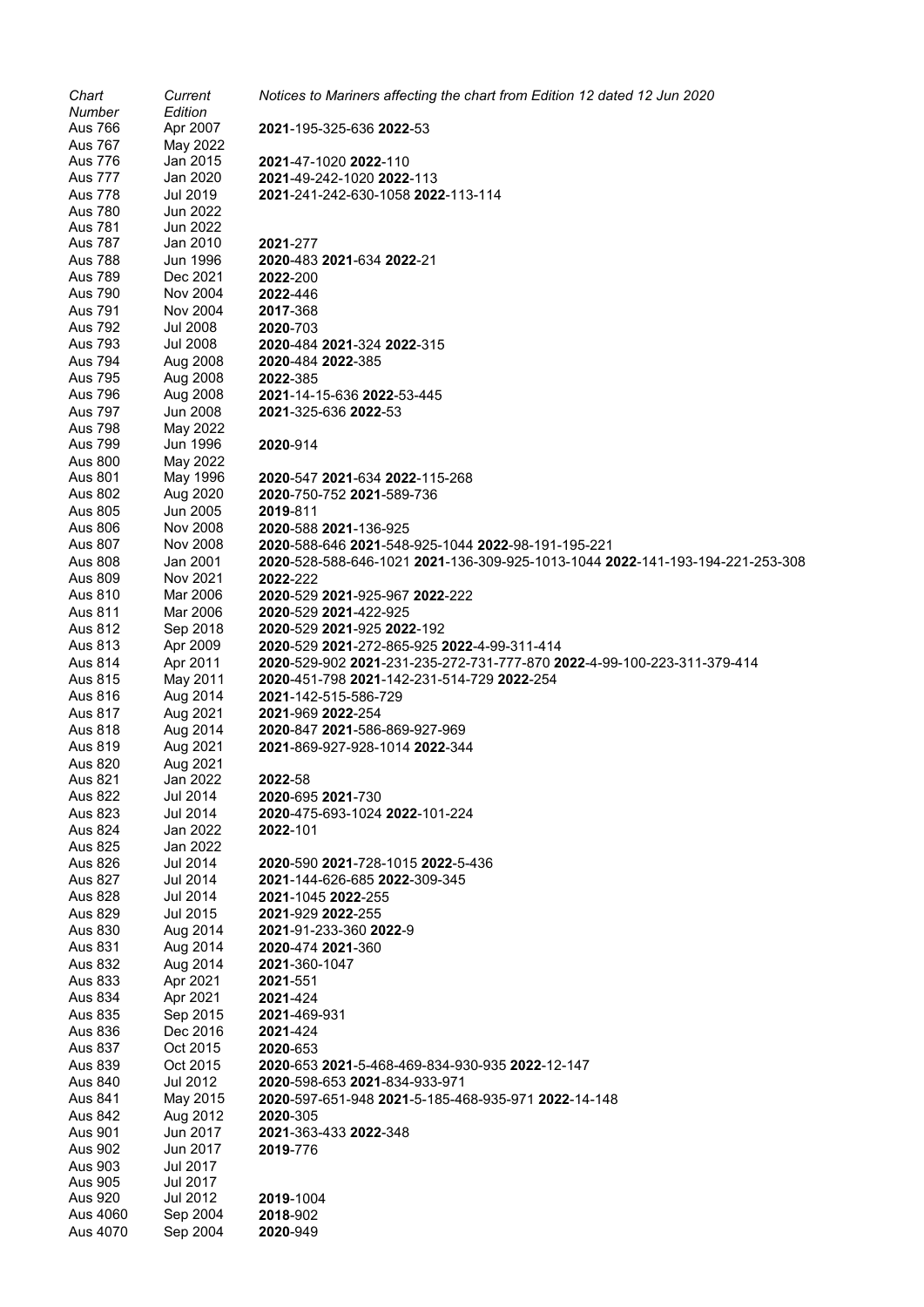| Chart                            | Current              | Notices to Mariners affecting the chart from Edition 12 dated 12 Jun 2020                            |
|----------------------------------|----------------------|------------------------------------------------------------------------------------------------------|
| Number                           | Edition              |                                                                                                      |
| Aus 4071                         | Sep 2004             | 2020-949                                                                                             |
| Aus 4074                         | Sep 2004             | 2019-707                                                                                             |
| Aus 4601                         | Aug 2004             | <b>2022-253</b>                                                                                      |
| Aus 4602                         | Sep 2004             | 2020-696-901-983 2022-144-253                                                                        |
| Aus 4603                         | Jun 2008             | <b>2020</b> -480-654 <b>2021</b> -429-434-833 <b>2022</b> -145                                       |
| Aus 4604                         | Jun 2008             | 2020-696-901-983 2021-428-429-684-812 2022-253                                                       |
| Aus 4620<br>Aus 4621             | Dec 2015<br>Sep 2017 | <b>2020</b> -596-650-696-697-800-901 <b>2021</b> -517-812-813                                        |
| Aus 4622                         | Sep 2017             | 2020-650-696-697-800-901-905 2021-517-812-813<br>2020-650-697-698-800-947-1027-1028 2021-145-237-684 |
| Aus 4623                         | Aug 2017             | 2018-969                                                                                             |
| Aus 4634                         | Aug 2017             | 2020-956 2021-428                                                                                    |
| Aus 4635                         | Sep 2017             | 2020-901 2021-514-731-927 2022-144                                                                   |
| Aus 4643                         | Sep 2010             | 2021-731 2022-144-253                                                                                |
| Aus 4644                         | Sep 2010             | 2020-484 2021-978 2022-314-385                                                                       |
| Aus 4708                         | Apr 2022             |                                                                                                      |
| Aus 4709                         | Aug 2004             | 2022-105                                                                                             |
| Aus 4710                         | Aug 2004             | 2019-268                                                                                             |
| Aus 4714                         | Mar 2022             |                                                                                                      |
| Aus 4720                         | Jun 2008             | 2020-654 2022-145                                                                                    |
| Aus 4721                         | Jun 2008             | 2020-480 2021-313 2022-380                                                                           |
| Aus 4722                         | Oct 2012             | 2020-480 2021-434-471 2022-198                                                                       |
| Aus 4723                         | Jul 2018             | 2020-481-542-949-951 2021-434-690-1057                                                               |
| Aus 4725                         | Jul 2018             | 2020-802 2022-105                                                                                    |
| Aus 4726                         | Jan 1992             | 2020-802-803 2022-105-260                                                                            |
| Aus 4727                         | Jun 1994             | 2020-860 2022-260                                                                                    |
| Aus 4728                         | Dec 2010             | 2021-692-1020 2022-110-267                                                                           |
| <b>PNG 378</b>                   | Aug 2019             | 2021-833-933                                                                                         |
| <b>PNG 379</b>                   | Aug 2020             | 2021-933                                                                                             |
| <b>PNG 386</b>                   | Aug 2020             | <b>2021-1050</b>                                                                                     |
| <b>PNG 387</b>                   | May 2020             | <b>2021-1050</b>                                                                                     |
| <b>PNG 388</b>                   | Sep 2020             | 2020-1028 2021-1050                                                                                  |
| <b>PNG 389</b>                   | Dec 2020             | <b>2021-361-1050</b>                                                                                 |
| <b>PNG 391</b>                   | Feb 2021             | 2021-872-1050                                                                                        |
| <b>PNG 392</b><br><b>PNG 393</b> | Nov 2020<br>Feb 2021 | 2022-103<br><b>2022-103</b>                                                                          |
| <b>PNG 396</b>                   | Sep 2020             | <b>2022-103</b>                                                                                      |
| <b>PNG 397</b>                   | Feb 2021             | 2021-734 2022-103                                                                                    |
| <b>PNG 398</b>                   | Feb 2021             | 2022-103                                                                                             |
| <b>PNG 502</b>                   | Oct 2020             | 2021-933                                                                                             |
| <b>PNG 505</b>                   | Feb 2020             | 2020-506 2021-430                                                                                    |
| <b>PNG 506</b>                   | Sep 2019             | 2021-1049                                                                                            |
| <b>PNG 507</b>                   | Sep 2019             | 2020-344                                                                                             |
| <b>PNG 508</b>                   | May 2019             | 2020-905 2021-932                                                                                    |
| <b>PNG 509</b>                   | Jun 2019             | 2020-905 2021-932                                                                                    |
| <b>PNG 510</b>                   | Oct 2020             | 2022-258                                                                                             |
| <b>PNG 511</b>                   | Feb 2020             |                                                                                                      |
| <b>PNG 512</b>                   | Mar 2020             |                                                                                                      |
| <b>PNG 513</b>                   | Oct 2020             |                                                                                                      |
| <b>PNG 514</b>                   | Oct 2020             |                                                                                                      |
| <b>PNG 515</b><br><b>PNG 516</b> | Oct 2019<br>Oct 2020 | 2022-417                                                                                             |
| <b>PNG 517</b>                   | Sep 2020             |                                                                                                      |
| <b>PNG 518</b>                   | Nov 2019             | 2020-369                                                                                             |
| <b>PNG 519</b>                   | Jan 2020             | 2020-903 2021-238-519                                                                                |
| <b>PNG 520</b>                   | Oct 2020             | 2020-853-903 2021-238-519                                                                            |
| <b>PNG 521</b>                   | Oct 2020             | 2020-853                                                                                             |
| <b>PNG 522</b>                   | Oct 2020             |                                                                                                      |
| <b>PNG 523</b>                   | Sep 2020             | 2020-904                                                                                             |
| <b>PNG 539</b>                   | Feb 2020             |                                                                                                      |
| <b>PNG 543</b>                   | Apr 2020             | 2021-873 2022-103                                                                                    |
| <b>PNG 545</b>                   | Feb 2020             | 2022-103                                                                                             |
| <b>PNG 546</b>                   | Apr 2020             | 2022-103                                                                                             |
| <b>PNG 547</b>                   | Mar 2020             | 2022-103                                                                                             |
| <b>PNG 548</b>                   | Aug 2020             |                                                                                                      |
| <b>PNG 554</b>                   | Mar 2020             | 2021-734 2022-103                                                                                    |
| <b>PNG 621</b>                   | Jun 2020             | 2021-430-833 2022-13-102-196                                                                         |
| <b>PNG 622</b>                   | Jan 2020             | 2021-833 2022-13-102-196                                                                             |